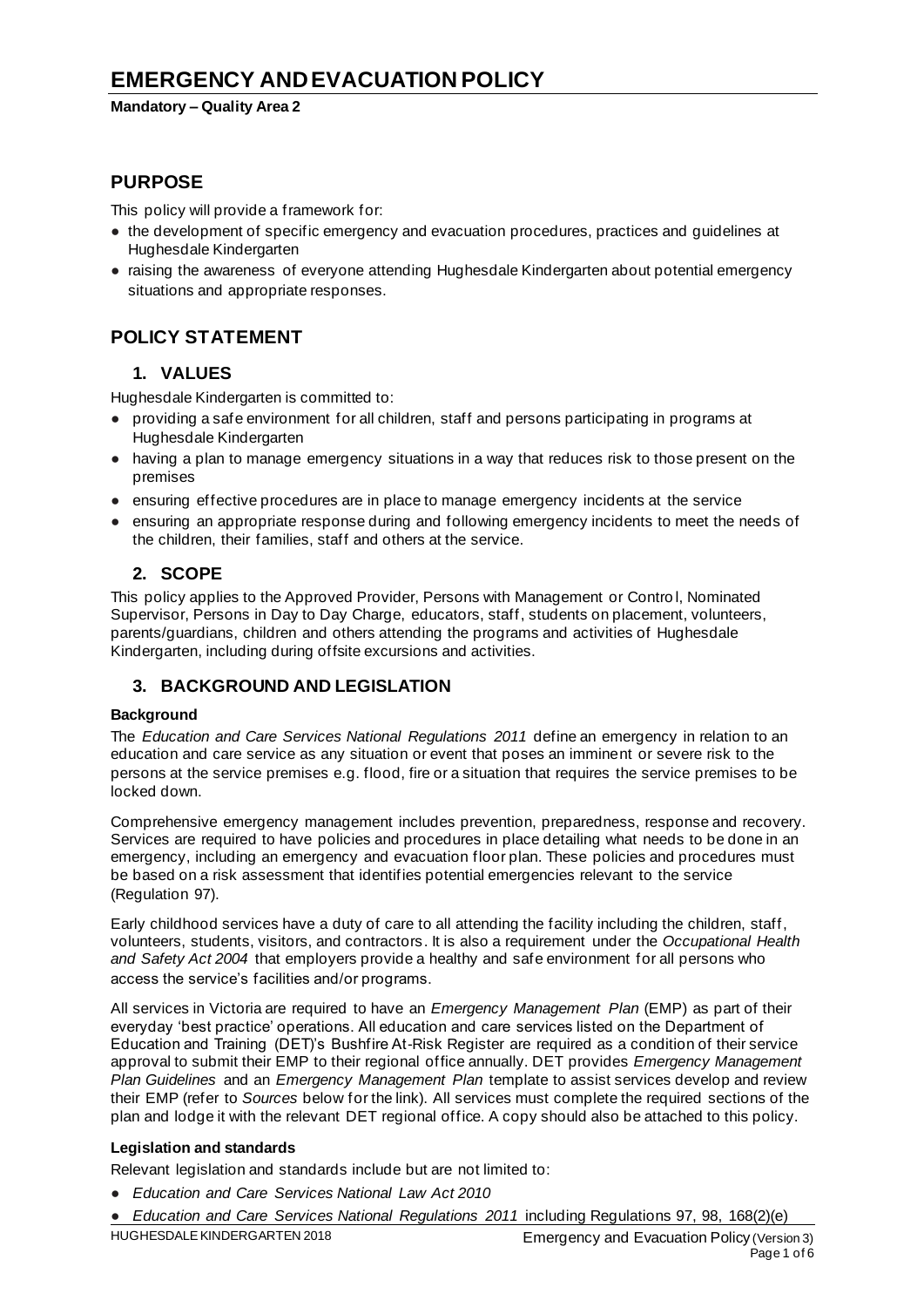- *National Quality Standard*, including Quality Area 2: Children's Health and Safety
- *Occupational Health and Safety Act 2004*

### **4. DEFINITIONS**

The terms defined in this section relate specifically to this policy. For commonly used terms e.g. Approved Provider, Nominated Supervisor, Regulatory Authority etc. refer to the *General Definitions* section in the Early Childhood Management Manual.

**Attendance record:** Kept by the service to record details of each child attending the service including name, time of arrival and departure, signature of person delivering and collecting the child or of the Nominated Supervisor or educator (Regulation 158).

**Country Fire Authority (CFA):** CFA respond to a variety of fire and emergency incidents. They are also involved in a range of other activities including:

- fire safety building inspections
- delivering community awareness, education and safety programs
- post-incident analysis and fire investigation
- fire prevention planning and land use planning at a municipal level.

**Duty of care:** A common law concept that refers to the responsibilities of a service to provide an adequate level of protection against harm and all reasonable foreseeable risks.

**Emergency:** Includes any situation or event that poses an imminent or severe risk to the persons at the education and care service premises e.g. flood, fire or a situation that requires the service premises to be locked down (National Regulations, page 21).

**Emergency Management Plan (EMP):** A written set of instructions for the service to prepare for and respond to emergencies. A guide to preparing an emergency plan and an *Emergency Management Plan* template are available on the DET website (refer to *Sources* below).

**Hazard:** A source or situation with a potential for harm in terms of human injury or ill health, damage to property, damage to the environment or a combination of these.

**Incident, Injury, Trauma and Illness Record:** Contains details of any incident, injury, trauma or illness that occurs while the child is being educated and cared for by the service. Any incident, injury, trauma or illness must be recorded as soon as is practicable but not later than 24 hours after the occurrence.

These details must be kept for the period of time specified in Regulation 183. A sample *Incident, Injury, Trauma and Illness Record* is available from the ACECQA: www.acecqa.gov.au (Search 'Sample forms and templates')

**Planned closure:** services identified as being at high fire risk and on the DET's Bushfire at-Risk Register will close on days determined to have a fire danger rating of Code Red by the Emergency Management Commissioner. Where possible, four to seven days notice of a planned closure will be provided. Services not on the Department's Bushfire at-Risk Register will remain open, unless directly threatened by fire or another emergency.

**Metropolitan Fire Brigade (MFB):** provide a fire and rescue service and are the first to respond to specific medical emergencies. The MFB aims to reduce the incidence and impact of fire and other emergencies on the community. This is achieved through the delivery of educational strategies that assist the community to become more self-reliant, including:

- fire safety building inspections, and checking fire-fighting equipment
- delivering community awareness, education and safety programs.

**Notifiable incident:** An incident involving workplace health and safety that is required by law to be reported to WorkSafe Victoria. Notification is required for incidents that result in death or serious injury/illness, or dangerous occurrences. For a complete list of incidents that must be reported to WorkSafe Victoria, refer to the *Guide to Incident Notification* on the WorkSafe Victoria website: www.worksafe.vic.gov.au

**Risk management:** A structured approach to managing uncertainty related to a threat; a sequence of activities including the identification, assessment and prioritisation of risks followed by co -ordinated and economical application of resources to minimise, monitor and control the probability and/or impact of those risks.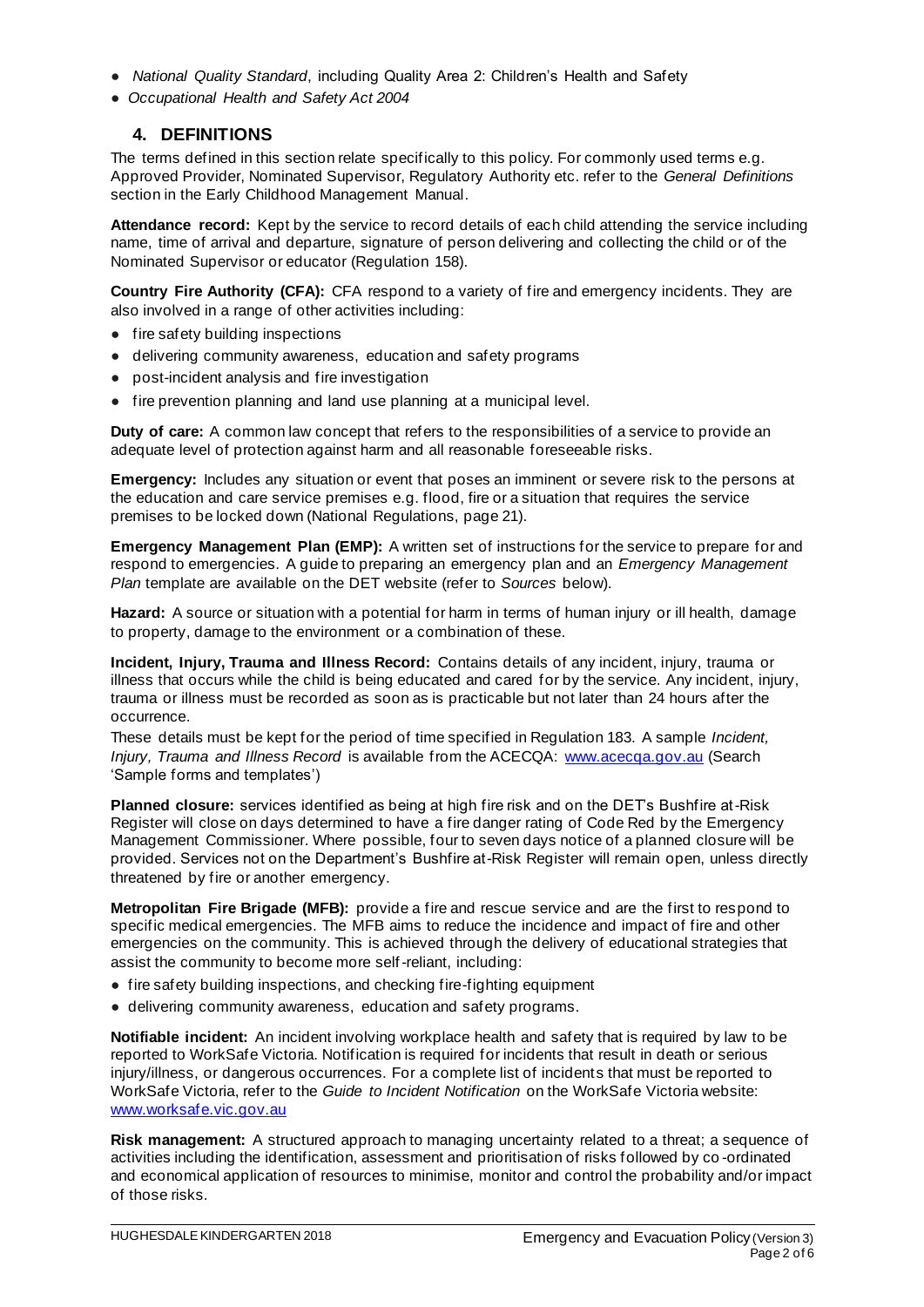**Serious incident:** A serious incident (regulation 12) is defined as any of the following:

- the death of a child while being educated and cared for at the service or following an incident at the service
- any incident involving serious injury or trauma while the child is being educated and cared for, which
	- a reasonable person would consider required urgent medical attention from a registered medical practitioner; or
	- the child attended or ought reasonably to have attended a hospital e.g. a broken limb\*
- any incident involving serious illness of a child while that child is being educated and cared for by a service for which the child attended, or ought reasonably to have attended, a hospital e.g. severe asthma attack, seizure or anaphylaxis\*
- \*NOTE: In some cases (for example rural and remote locations) a General Practitioner conducts consultation from the hospital site. Only treatment related to serious injury or illness or trauma are required to be notified, not other health matters
- any emergency for which emergency services attended. NOTE: This means an incident, situation or event where there is an imminent or severe risk to the health, safety or wellbeing of a person/s at an education and care service. It does not mean an incident where emergency services attended as a precaution
- a child appears to be missing or cannot be accounted for at the service
- a child appears to have been taken or removed from the service in a manner that contravenes the National Regulations
- a child was mistakenly locked in or out of the service premises or any part of the premises.

Examples of serious incidents include amputation (e.g. removal of fingers), anaphylactic reaction requiring hospitalisation, asthma requiring hospitalisation, broken bone/fractures , bronchiolitis, burns, diarrhoea requiring hospitalisation, epileptic seizures, head injuries, measles, meningococcal infection, sexual assault, witnessing violence or a frightening event.

**State of emergency:** A situation in which the government is granted special powers, by constitutional or legal provision, to deal with a perceived threat to law and order, or public safety.

**WorkSafe Victoria:** The manager of Victoria's workplace safety system. WorkSafe Victoria:

- strives to prevent workplace injuries, illness and fatalities
- provides benefits to injured workers and helps them to return to work
- enforces Victoria's occupational health and safety laws
- provides reasonably priced workplace injury insurance for employers
- provides an emergency response service 24 hours per day.

### **5. SOURCES AND RELATED POLICIES**

#### **Sources**

- Australian Standards: Planning for emergencies in facilities (AS 3745–2010) available from www.infostore.saiglobal.com
- Department of Education and Training, *Guide to Preparing an Emergency Plan* and *Emergency Management Plan*: www.education.vic.gov.au (*Search* emergency management planning early childhood services)
- Department of Education and Training, *Emergency Management Plan*: www.education.vic.gov.au (*Search* emergency management planning early childhood services)
- Metropolitan Fire Brigade: www.mfb.vic.gov.au
- Country Fire Authority: www.cfa.vic.gov.au
- State Emergency Service: www.ses.vic.gov.au
- WorkSafe Victoria: www.worksafe.vic.gov.au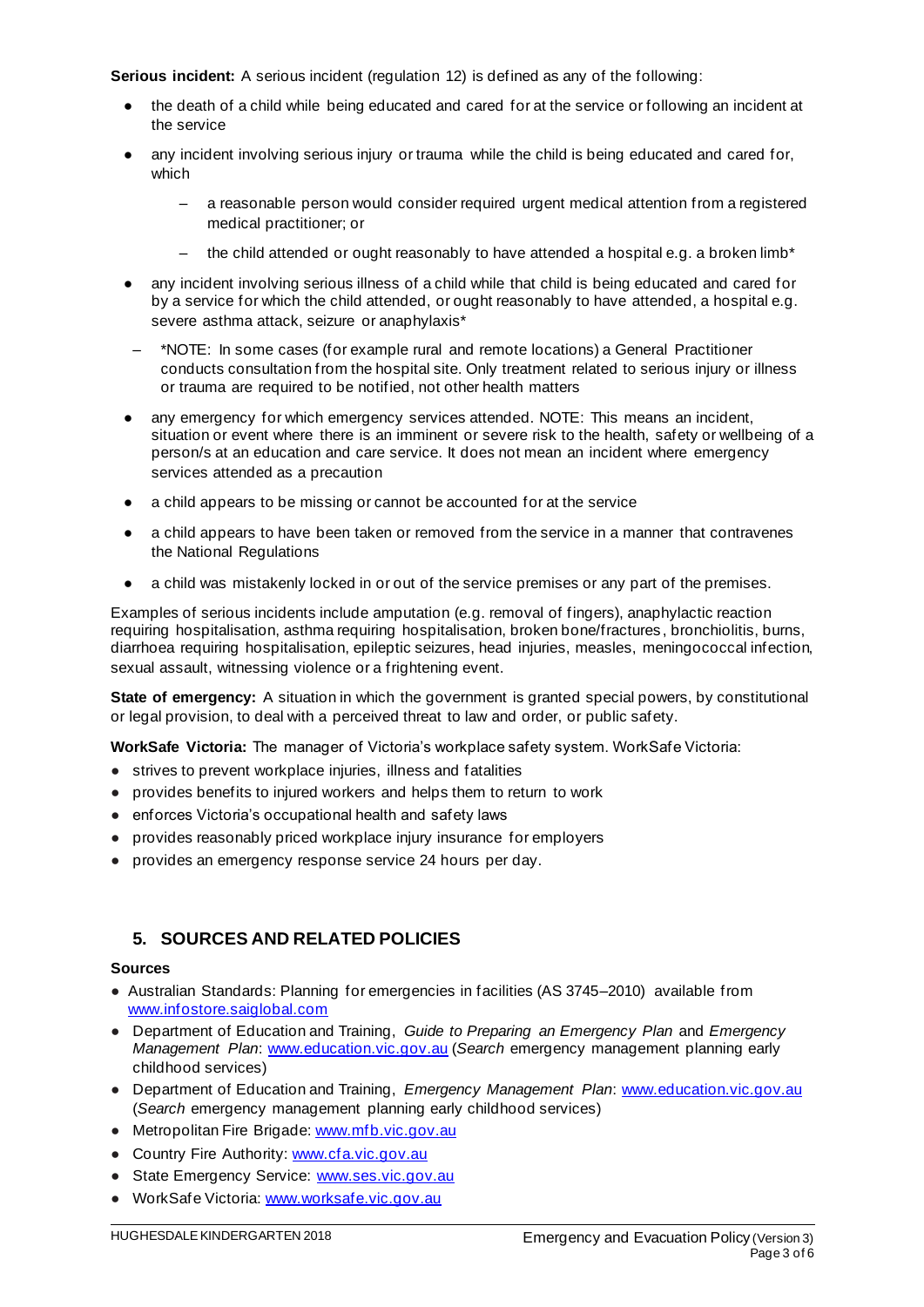### **Service policies**

- *Administration of First Aid Policy*
- *Administration of Medication Policy*
- *Delivery and Collection of Children Policy*
- *Incident, Injury, Trauma and Illness Policy*
- *Occupational Health and Safety Policy*
- *Staffing Policy*
- *Supervision of Children Policy*

# **PROCEDURES**

### **The Approved Provider and Persons with Management or Control are responsible for:**

- completing the DET *Emergency Management Plan* (refer to *Sources*), lodging this with the relevant DET regional office and attaching a copy to this policy
- conducting a risk assessment to identify potential emergencies that the service may encounter (Regulation 97(2)) (refer to attached *Emergency Management Plan*)
- developing instructions for what must be done in the event of an emergency (Regulation 97(1)(a)) (refer to attached *Emergency Management Plan*)
- appointing an Incident Management Team (IMT) to oversee safety at the service in the event of an emergency (refer to attached *Emergency Management Plan*)
- developing an emergency and evacuation floor plan (Regulation 97(1)(b)) (refer to attached *Emergency Management Plan*)
- ensuring that a copy of the emergency and evacuation floor plan and instructions are displayed in a prominent position near each exit at the service premises (Regulation 97(4))
- ensuring that the emergency and evacuation procedures are rehearsed at least once every 3 months by all at the service (Regulation 97(3)(a))
- ensuring that the rehearsals of the emergency and evacuation procedures are documented (Regulation 97(3)(b)) (refer to attached *Emergency Management Plan*)
- ensuring that those working at, or attending the service, have access to a phone for immediate communication with parents/guardians and emergency services (Regulation 98), and that phone numbers of emergency services are displayed
- identifying potential onsite hazards and taking action to manage and minimise risk (refer to attached *Emergency Management Plan*)
- ensuring all infrastructure and service equipment are regularly checked for condition and maintenance, including emergency exit lighting
- ensuring the location of first aid kits, fire extinguishers and other emergency equipment are clearly signposted
- ensuring all emergency equipment is maintained on a regular basis in accordance with requirements specified by regulations, such as the Australian Standards Building Code e.g. fire extinguishers, smoke detectors, evacuation kits, sprinkler systems and alarm or duress systems
- providing a fully-equipped portable first aid kit (refer to *Administration of First Aid Policy*)
- keeping lock-down areas is a state of readiness so they are safe for children, staff and visitors to be used
- developing a regular training schedule for staff to ensure that they are able to deal with emergency situations e.g. first aid, emergency management and OHS training
- regularly reviewing, evaluating and updating emergency management plans, manuals and procedures (at least annually or following an emergency incident)
- developing procedures to debrief staff following emergency incidents
- conducting checks of documentation and practices to ensure all requirements of this policy are being complied with
- notifying DET in writing within 24 hours of a serious incident (refer to *Definitions*)
- completing the *Incident, Injury, Trauma and Illness Record* (refer to *Definitions*) where required
- notifying DET within 7 days of an incident that required the service to be closed, or a circumstance that posed a significant risk to the health, safety or wellbeing of a child attending the service (National Law: Section 174(2)(c); Regulations: 175(2)(b)&(c), 176)
- reporting notifiable incidents (refer to *Definitions*) in the workplace to WorkSafe Victoria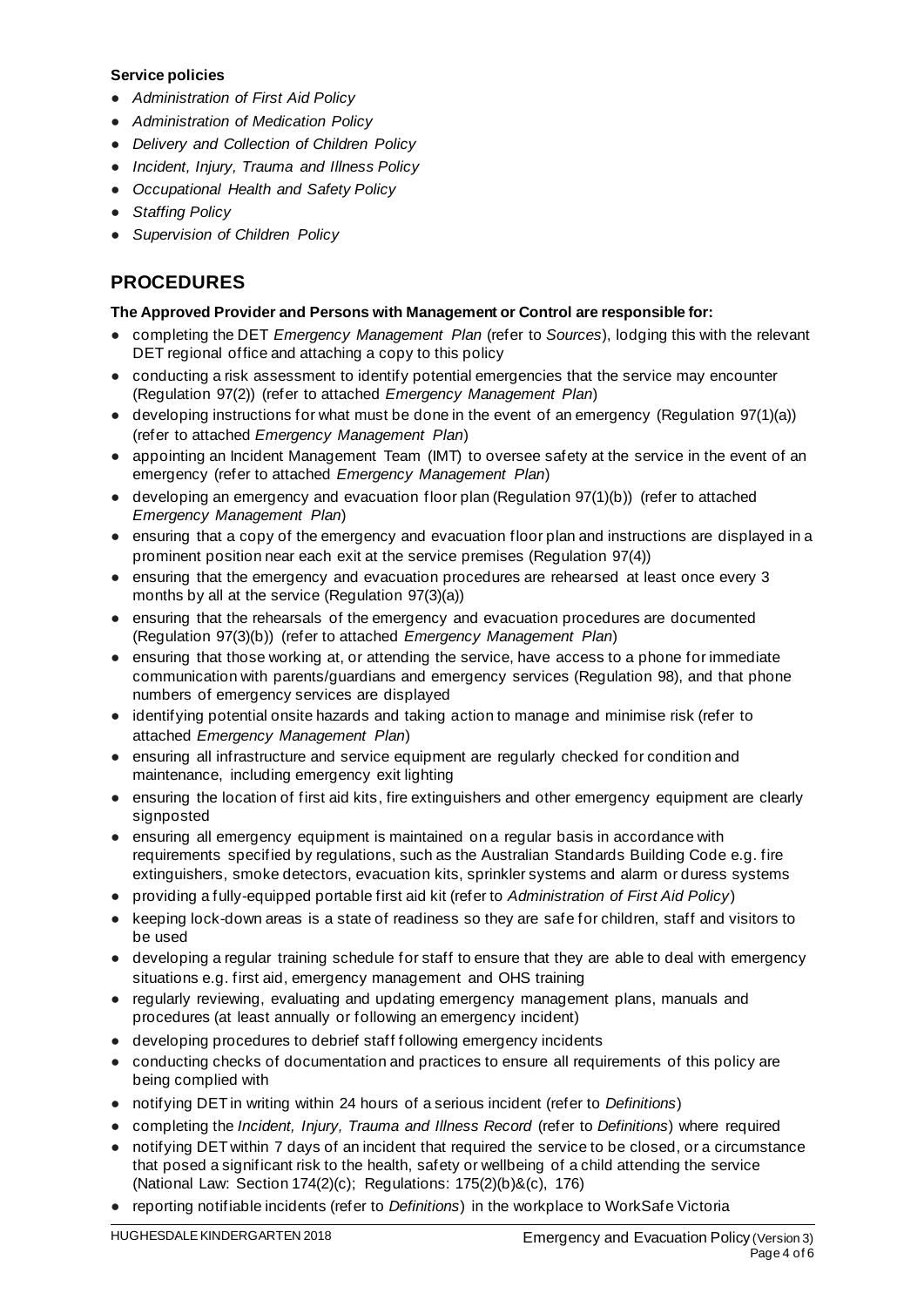- engaging with the Metropolitan Fire Brigade and/or Country Fire Authority regarding fire safety awareness and training for the service, including demonstrations of fire equipment, basic fire safety, smoke alarm, fire blankets and escape plans
- identifying staff and children requiring additional assistance in the event of an emergency (refer to attached *Emergency Management Plan*)
- ensuring that emergency contact details are provided on each child's enrolment form and that these are kept up to date
- ensuring that an attendance record (refer to *Definitions*) is maintained to account for all children attending the service (Regulation 158)
- keeping a written record of all visitors to the service, including time of arrival and departure
- ensuring all staff, parents/guardians, children, volunteers and students on placement understand the procedures to follow in the event of an emergency
- ensuring there are induction procedures in place to inform new staff, including casual or relief staff, of the emergency and evacuation policy and procedures
- ensuring all staff, parents/guardians, children, volunteers, students on placement and others attending the service are accounted for in the event of an evacuation
- developing procedures to deal with loss of critical functions, such as power/water shut off.

### **The Nominated Supervisor and Persons in Day to Day Charge are responsible for:**

- ensuring that the emergency and evacuation floor plan is displayed in prominent positions and that all parents/guardians, volunteers, contractors, staff and relief staff are briefed and aware of the procedures
- ensuring that children are adequately supervised at all times and protected from hazards and harm (refer to *Supervision of Children Policy*)
- ensuring that the *Emergency Management Plan* (attached) is followed in the event of an emergency
- testing alarms and communication systems regularly, such as on a monthly basis
- keeping lock-down areas is a state of readiness so they are safe for children, staff and visitors to be used
- informing the Approved Provider of any serious or notifiable incidents (refer to *Definitions*) that must be reported to DET or WorkSafe Victoria.

#### **All other educators are responsible for:**

- implementing the procedures and responsibilities in this policy and the service's *Emergency Management Plan* (attached)
- supervising the children in their care and protecting them from hazards and harm (ref er to *Supervision of Children Policy*)
- providing support to children before, during and after emergencies
- checking that the attendance record (refer to *Definitions*) is completed at the beginning and end of each session
- keeping lock-down areas is a state of readiness so they are safe for children, staff and visitors to be used
- checking that the emergency evacuation procedure is displayed in prominent positions and that all persons at the service are made aware of these (refer to attached *Emergency Management Plan*)
- rehearsing emergency evacuation procedures with the children at least once every 3 months (or more often, as required) and ensuring that these are documented (refer to attached *Emergency Management Plan*)
- providing feedback regarding the ef fectiveness of emergency and evacuation procedures to inform policy, procedures and manuals etc.
- completing the *Incident, Injury, Trauma and Illness Record*, as required
- informing the Nominated Supervisor or Persons in Day-to-Day Charge or, in their absence, the Approved Provider or Person with Management and Control, about any serious incidents or notifiable incidents (refer to *Definitions*) at the service
- attending first aid, emergency management and OHS training, as required
- communicating with parents about emergency procedures
- raising children's awareness about potential emergency situations and appropriate responses.